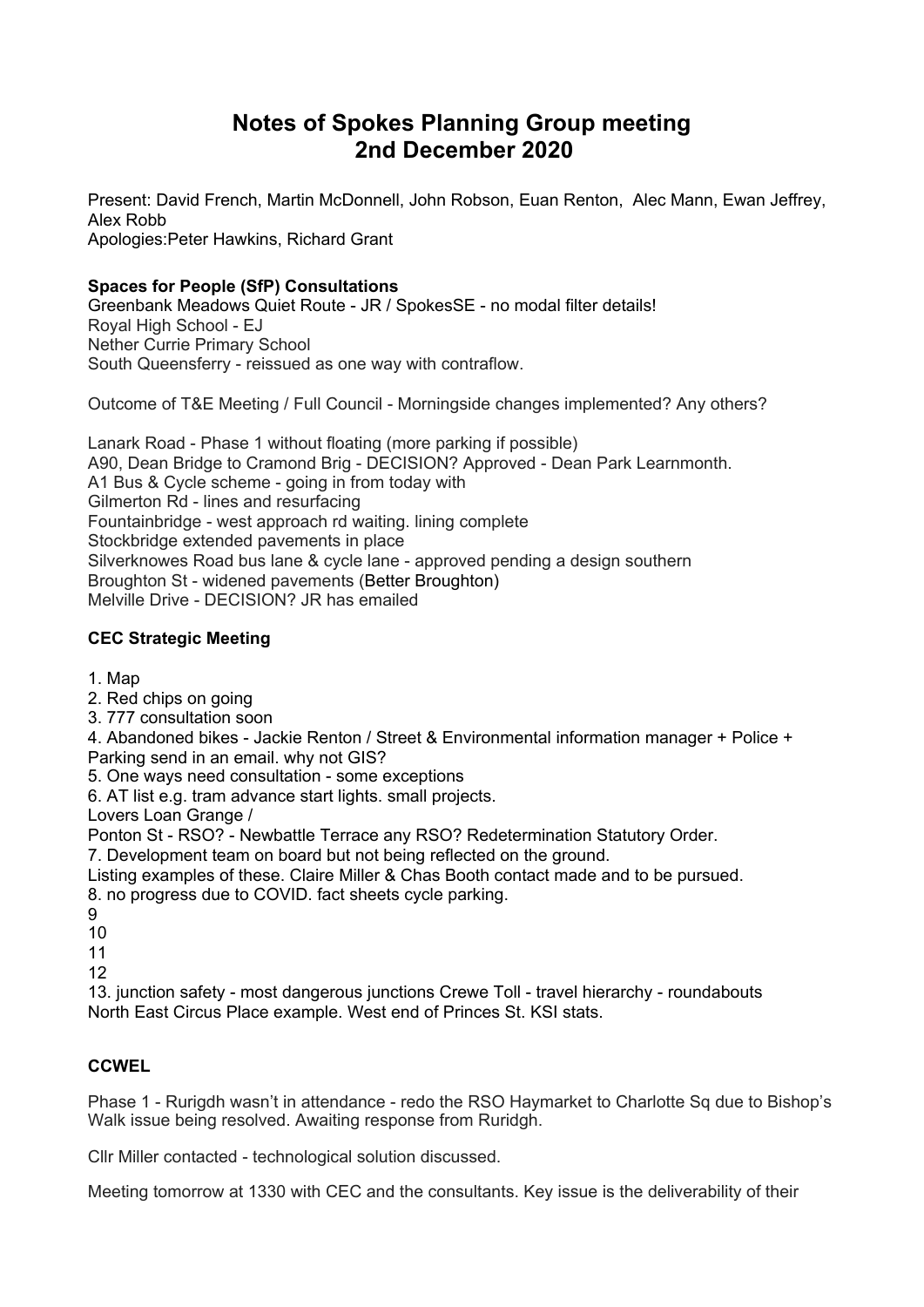proposal, particularly the proposed loading and traffic restrictions which will be fought against , particularly by taxi and phc operators. Some credible chance of an interim scheme.

Phase 3 - objections 2 in No. may mean that the

#### **Trams to Newhaven**

Graffiti wall to remain in place means need space. Robert Weetman

#### **Edinburgh St James**

Cycle storage and parking - design drawings for James Craig Walk and Elder St 5m shared use space - delineation. Street Design Guidance JR & DF to check.

#### **Portobello**

EJ recently had a meeting with Claire Miller, CC Cllr to discuss junctions. I'll send round a note, but one of my tasks from that meeting was to try to find out whether the Dutch style roundabout recently installed in Cambridge is also legal in Scotland, because Claire was told by an officer that they weren't.

Fishwives causeway quiet route.

#### **Winchburgh M9**

EJ was sent more info on the Winchburgh M9 motorway and asked to withdraw our objection. It was all greenwash and I replied saying that our objection stood.

#### **Pentlands to Porty**

Access & Planning Old Burdiehouse Road - Jamie Thin. CEC confirms the access point on Old Burdiehouse Road is on the plan and that enforcement action is in progress. David French and Jamie have made contact with Ross Woodside - project manager at ELGBT.

#### **Water of Leith Upgrades:**

JR in discussion with Cllr Webber found out the following; also FYI Cllr Corbett initiated

- *1. There will be no lighting*
- 2. It will span from just before Currie Kirk (if coming from Balerno) to the foot bridge at kingsknowe
- 3. Are you familiar with the short stretch from Currie Kirk to Balerno that has had a surface upgrade about 2/5 years ago, not long after I was elected in 2017? It will be the same surface as that

Happy to meet and chat further. I had a meeting with another keen cyclist commuter (12 months ago so long before covid) about how we get the community on side for this upgrade - there were many complaints after the stretch I refer to in point 3 was upgraded. We both know how important it is to encourage more active travel and I met one of the officers to discuss how we made sure this was seen and is seen as a postive. But with the Sewer upgrades it is all on hold. Happy to get you on board with our positive PR campaign when we *get the green light and know more*